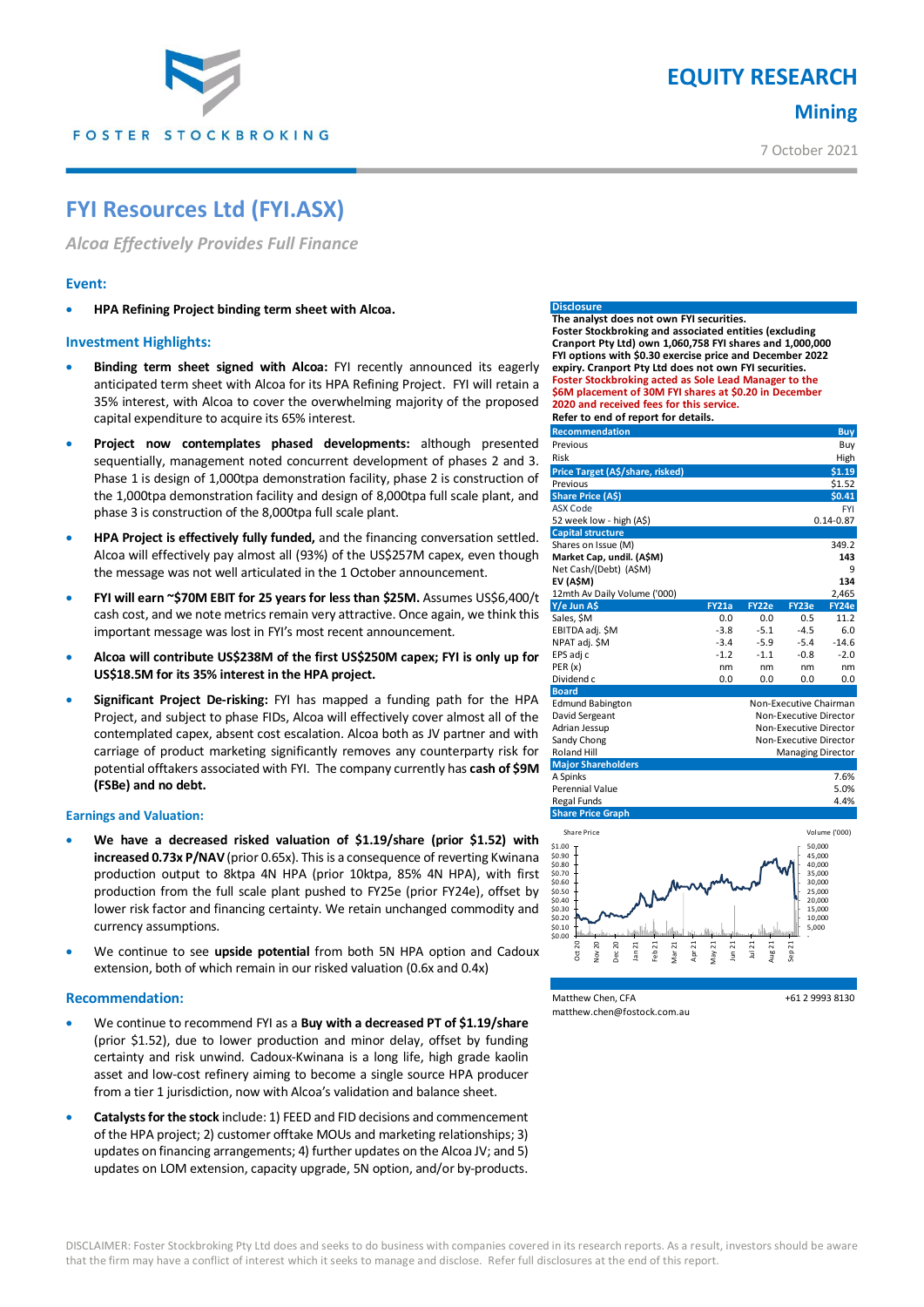

## **KEY TAKEAWAYS FROM ALCOA DEAL**

- **Binding term sheet with Alcoa:** FYI announced its eagerly anticipated deal and term sheet with Alcoa on 1 October. FYI will retain 35% interest in the HPA project, with Alcoa to cover the overwhelming majority of the proposed capital expenditure to acquire a 65% interest.
- **Project now contemplates phased developments:** although presented sequentially in the announcement, management noted phases 2 and 3 will be developed concurrently. Phase 1 is design of 1,000tpa demonstration facility; phase 2 is construction of the 1,000tpa demonstration facility and design of 8,000tpa full scale plant; phase 3 is construction of the 8,000tpa full scale plant.

## **Figure 1: Cadoux-Kwinana Project**

|              |                                                 | Capex,      | Alcoa Share. | <b>FYI Share.</b> |                            |
|--------------|-------------------------------------------------|-------------|--------------|-------------------|----------------------------|
| <b>Phase</b> | <b>Development</b>                              | <b>USSM</b> | <b>USSM</b>  | <b>USŚM</b>       | Comment                    |
|              |                                                 |             |              |                   | Alcoa to reimburse FYI's   |
|              | Design of 1,000tpa demonstration facility.      |             |              | 0                 | share.                     |
|              | Construction of 1,000tpa demonstration facility |             |              |                   |                            |
| 2            | and design of 8,000tpa full scale plant.        | 50          | 37.5         | 12.5              | Concurrent with Phase 3.   |
|              |                                                 |             |              |                   | Alcoa finances first       |
|              | Construction of 8,000tpa full scale plant.      | 200         | 194          | 6                 | US\$194M of Stage 3 capex. |
| Total        |                                                 | 257         | 238.5        | 18.5              |                            |

*Source: Company, Foster Stockbroking estimates.* 

- Base case production has been reset to 8,000tpa of 4N HPA at Kwinana (prior 10,000tpa, 85% 4N, balance 5N). An additional 1,000tpa 4N HPA demonstration or starter / small scale production facility will also be designed and constructed with location to be decided, but very likely in North America. We note there are now two plants contemplated, with the smaller plant to be located somewhere in North America proximate to meaningful markets.
- **Significant Project De-risking:** FYI has mapped a funding path for the HPA Project, and subject to phase FIDs, Alcoa will essentially cover all of the contemplated capex, absent cost escalation which will be pro rata along JV interests. FYI's effective share of phase 1 capex will be nil, since it will be reimbursed by Alcoa. Similarly, Alcoa will bear the cost of the first US\$194M of capex in phase 3, leaving FYI's contribution to a mere US\$6M. For phase 2, Alcoa will bear the cost of the first US\$14M of phase 2 capex, while FYI's contribution is at most US\$12.5M. Management has noted US\$50M capex for phase 2 is a significantly conservative estimate.
- FYI's HPA Project is **essentially fully funded**, and the financing conversation settled. Alcoa will effectively pay almost all (93%) of the US\$257M capex, even though this message was not well articulated in the 1 October announcement. Alcoa will contribute US\$238M of the first US\$250M capex; FYI is only up for US\$18.5M for its 35% interest in the HPA project.
- **FYI will earn ~\$70M EBIT for 25 years for a capital contribution of less than \$25M.** This assumes US\$6,400/t cash cost, and we note metrics remain very attractive. Once again, we think this important message was lost in FYI's most recent announcement.
- Alcoa, both as JV partner and with carriage of product marketing, significantly removes any counterparty risk for potential offtakers associated with FYI.
- FYI has cash of \$9M (FSBe) and no debt.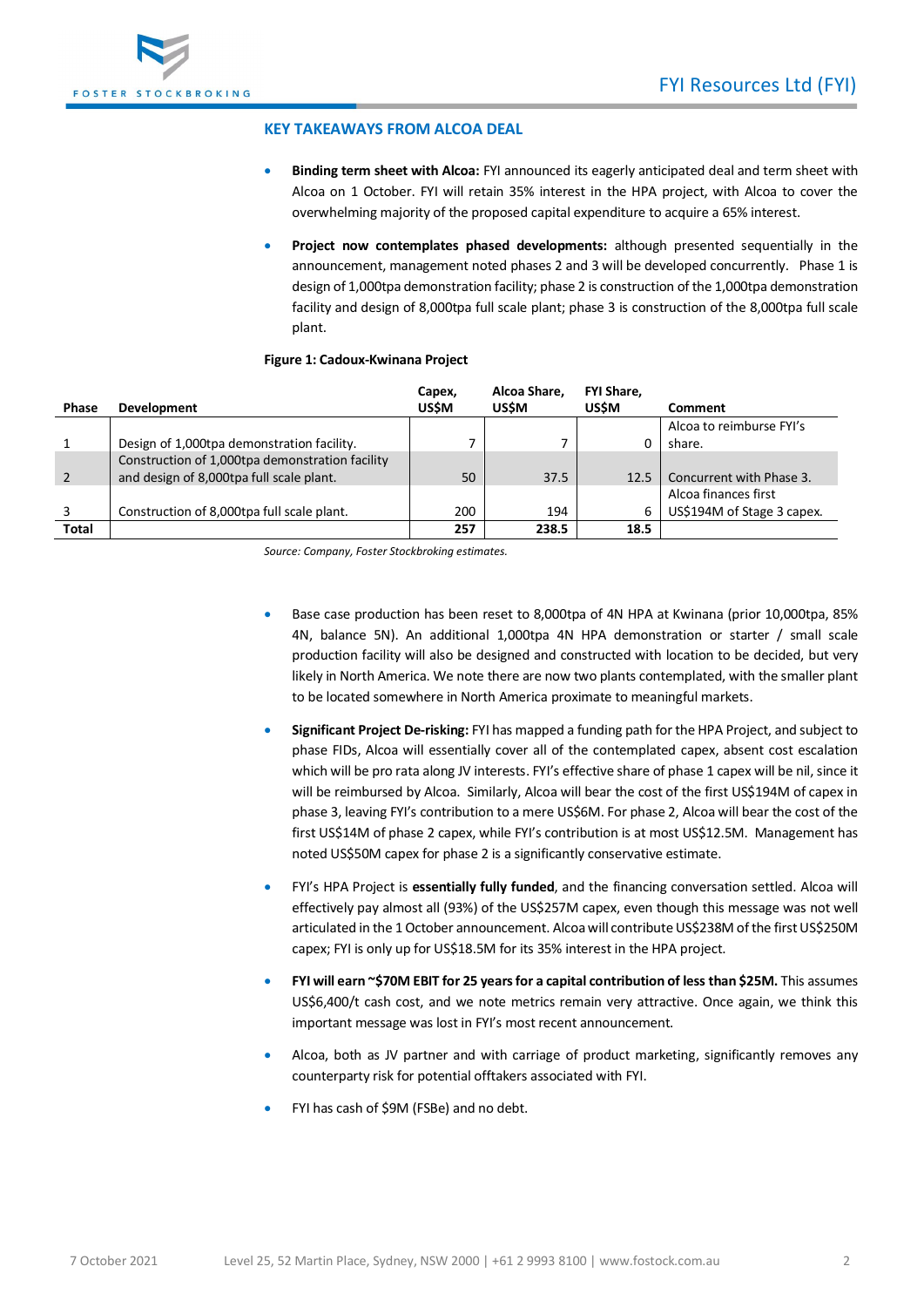

## **VALUATION – \$1.19/SHARE, RISKED (PRIOR \$1.52)**

- We have a decreased risked valuation of \$1.19, (prior \$1.52). We have made a number of changes to our assumptions to reflect a raft of changes from the recently announced deal.
- We revert Kwinana to 8,000tpa 100% 4N HPA production (prior 10ktpa, 85% 4N). We include the 1,000tpa 4N HPA production.
- We have unwound our risk factor to reflect the Alcoa deal and the certainty around financing it provides, and we now use P/NAV of 0.73x, prior 0.65x, reflecting the increased 0.8x NPV (prior 0.7x) for the base case DCF of Cadoux-Kwinana. We have removed the debt finance and future equity assumptions and limit future equity to A\$30M to provide working capital, closer to production start.
- We have moved first production of the 8,000tpa plant to FY25e (prior 24e), however the newly introduced 1,000tpa plant will contribute to FY24e.
- We retain both Cadoux extension and 5N optionality, noting both of these options will continue to be explored by the JV, and note their potential to add significantly to valuation.
- We have unchanged LT price and currency assumptions of US\$24,000/t for 4N HPA, US\$40,000/t for 5N HPA, and AUDUSD 0.75.

|                                            | <b>Unrisked</b> |          | <b>Risked</b> |          |                    |
|--------------------------------------------|-----------------|----------|---------------|----------|--------------------|
| <b>Company Valuation, FYI 35% interest</b> | A\$M            | A\$/sh   | A\$M          | A\$/sh   | <b>Risk Factor</b> |
| HPA Project, base case (FYI 35% interest)  | 602             | \$1.32   | 482           | \$1.06   | 80%                |
| Cadoux expansion (35%)                     | 105             | \$0.23   | 42            | \$0.09   | 40%                |
| 5N HPA extension (35%)                     | 48              | \$0.11   | 29            | \$0.06   | 60%                |
| Corporate                                  | -59             | $-50.13$ | $-47$         | $-50.10$ | 80%                |
| Cash (debt)                                | 9               | \$0.02   | 9             | \$0.02   | 100%               |
| Cash, equity raise                         | 30              | \$0.07   | 24            | \$0.05   | 80%                |
| Options                                    | 5               | \$0.01   | 4             | \$0.01   | 80%                |
| Valuation DCF, WACC 10%                    | 740             | \$1.62   | 542           | \$1.19   | 73%                |
| Ordinary shares, M                         | 349             |          |               |          |                    |
| Options, M                                 | 23              |          |               |          |                    |
| Shares, future issue, M                    | 83              |          |               |          |                    |
| <b>Fully diluted shares, M</b>             | 456             |          |               |          |                    |

*Source: Company, Foster Stockbroking estimates, FYI 35% project interest excluding initial capex.* 

## **MAINTAIN BUY RECOMMENDATION, PRICE TARGET \$1.19/SHARE (PRIOR \$1.52)**

- We maintain our Buy recommendation for FYI with a decreased price target of \$1.19/share (prior \$1.52), in line with our risked 0.73x NPV valuation, which is due to lower production and minor delay, offset by funding certainty and risk factor unwind. Cadoux-Kwinana remains a long life, high grade kaolin asset and low-cost processing refinery aiming to become a single source HPA producer from a tier 1 jurisdiction, now with Alcoa's validation and balance sheet.
- We see a number of upcoming catalysts for FYI, including 1) FEED and FID decisions and commencement of the HPA project; 2) customer offtake MOUs and marketing relationships; 3) updates on financing arrangements; 4) further updates on the Alcoa JV; and 5) updates on LOM extension, capacity upgrade, 5N option, and/or by-products.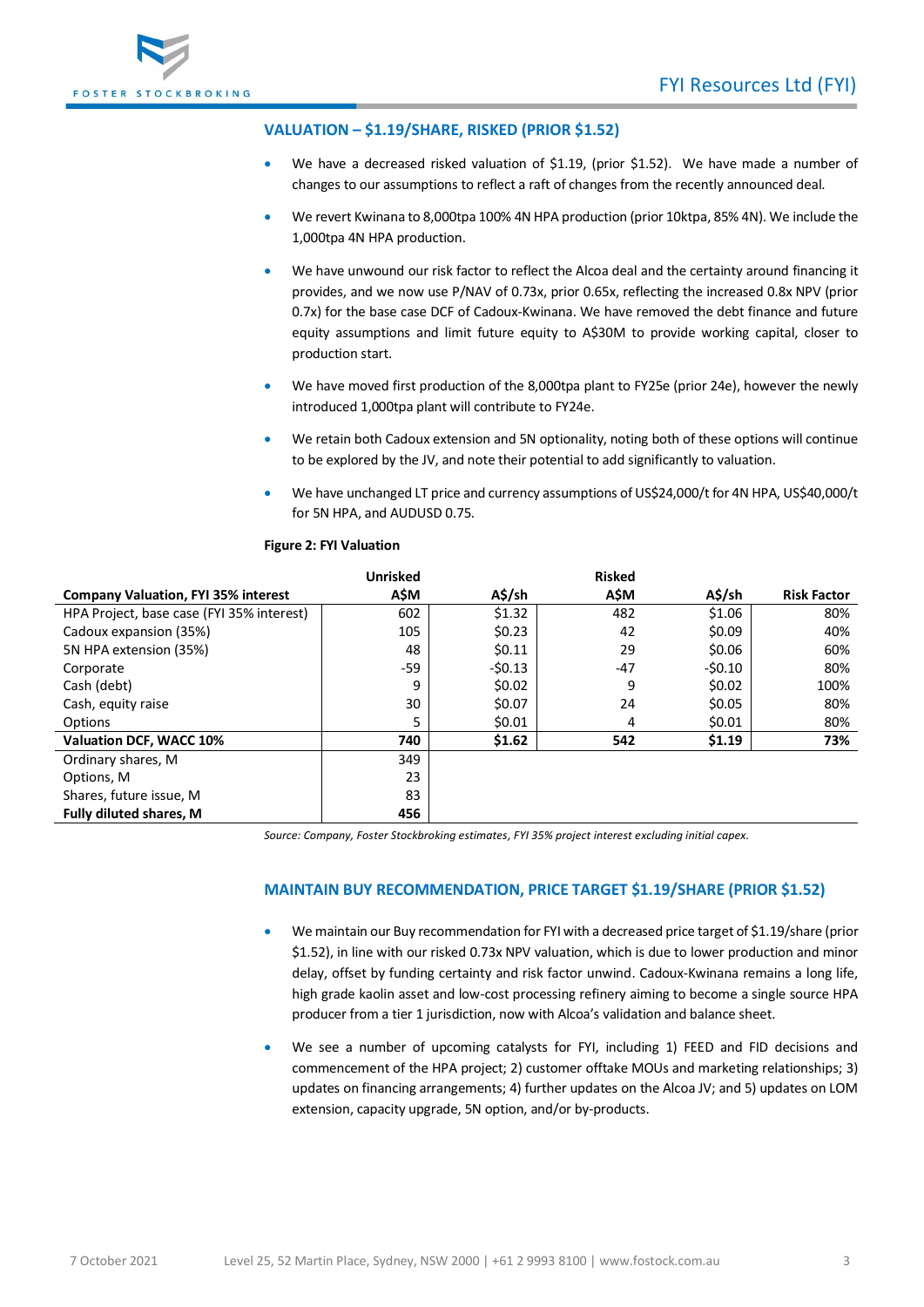

# **FOSTER STOCKBROKING DIRECTORY**

| <b>Name</b>               | <b>Department</b>              | <b>Phone</b>    | <b>Email</b>                      |
|---------------------------|--------------------------------|-----------------|-----------------------------------|
| <b>Stuart Foster</b>      | <b>Chief Executive Officer</b> | +61 2 9993 8131 | stuart.foster@fostock.com.au      |
| <b>Sam Christie</b>       | <b>Institutional Sales</b>     | +61 2 9993 8152 | samuel.christie@fostock.com.au    |
| <b>James Gore</b>         | <b>Institutional Sales</b>     | +61 2 9993 8121 | james.gore@fostock.com.au         |
| David Salmon              | <b>Institutional Sales</b>     | +61 2 9993 8168 | david.salmon@fostock.com.au       |
| <b>Carmie Olowoyo</b>     | Institutional Sales   Perth    | +61 8 6245 3142 | carmie.olowoyo@fostock.com.au     |
| <b>George Mourtzouhos</b> | <b>Execution &amp; Dealing</b> | +61 2 9993 8136 | george.mourtzouhos@fostock.com.au |
| <b>Harry Forbes</b>       | <b>Execution &amp; Dealing</b> | +61 412 513 323 | harry.forbes@fostock.com.au       |
| <b>Rob Telford</b>        | Head of Corporate              | +61 2 9993 8132 | rob.telford@fostock.com.au        |
| <b>Mark Fichera</b>       | Co-Head of Research            | +61 2 9993 8162 | mark.fichera@fostock.com.au       |
| <b>Matthew Chen</b>       | Co-Head of Research            | +61 2 9993 8130 | matthew.chen@fostock.com.au       |

Foster Stockbroking Pty Ltd A.B.N. 15 088 747 148 AFSL No. 223687 Sydney: Level 25, 52 Martin Place, Sydney, NSW 2000 Australia Perth: Level 9, 66 St Georges Terrace, Perth WA 6000 Australia General: +612 9993 8111 Equities: +612 9993 8100 Fax: +612 9993 8181 [www.fostock.com.au](http://www.fostock.com.au/) Email[: contact@fostock.com.au](mailto:contact@fostock.com.au) PARTICIPANT OF ASX GROUP

**Foster Stockbroking recommendation ratings:** Buy = return >10%; Hold = return between –10% and 10%; Sell = return <- 10%. Speculative Buy = return > 20% for stock with high risk. All other ratings are for stocks with low-to-high risk. Returns quoted are annual.

**Disclaimer & Disclosure of Interests.** Foster Stockbroking Pty Limited (**Foster Stockbroking**) has prepared this report by way of general information. This document contains only general securities information or general financial product advice. The information contained in this report has been obtained from sources that were accurate at the time of issue, including the company's announcements and pathfinder prospectus which have been relied upon for factual accuracy. The information has not been independently verified. Foster Stockbroking does not warrant the accuracy or reliability of the information in this report. The report is current as of the date it has been published.

In preparing the report, Foster Stockbroking did not take into account the specific investment objectives, financial situation or particular needs of any specific recipient. The report is published only for informational purposes and is not intended to be personal financial product advice. This report is not a solicitation or an offer to buy or sell any financial product. Foster Stockbroking is not aware whether a recipient intends to rely on this report and is not aware of how it will be used by the recipient. Before acting on this general financial product advice, you should consider the appropriateness of the advice having regard to your personal situation, investment objectives or needs. Recipients should not regard the report as a substitute for the exercise of their own judgment.

The views expressed in this report are those of the analyst named on the cover page. No part of the compensation of the analyst is directly related to inclusion of specific recommendations or views in this report. The analyst receives compensation partly based on Foster Stockbroking revenues, including any investment banking and proprietary trading revenues, as well as performance measures such as accuracy and efficacy of both recommendations and research reports. Any views and opinions